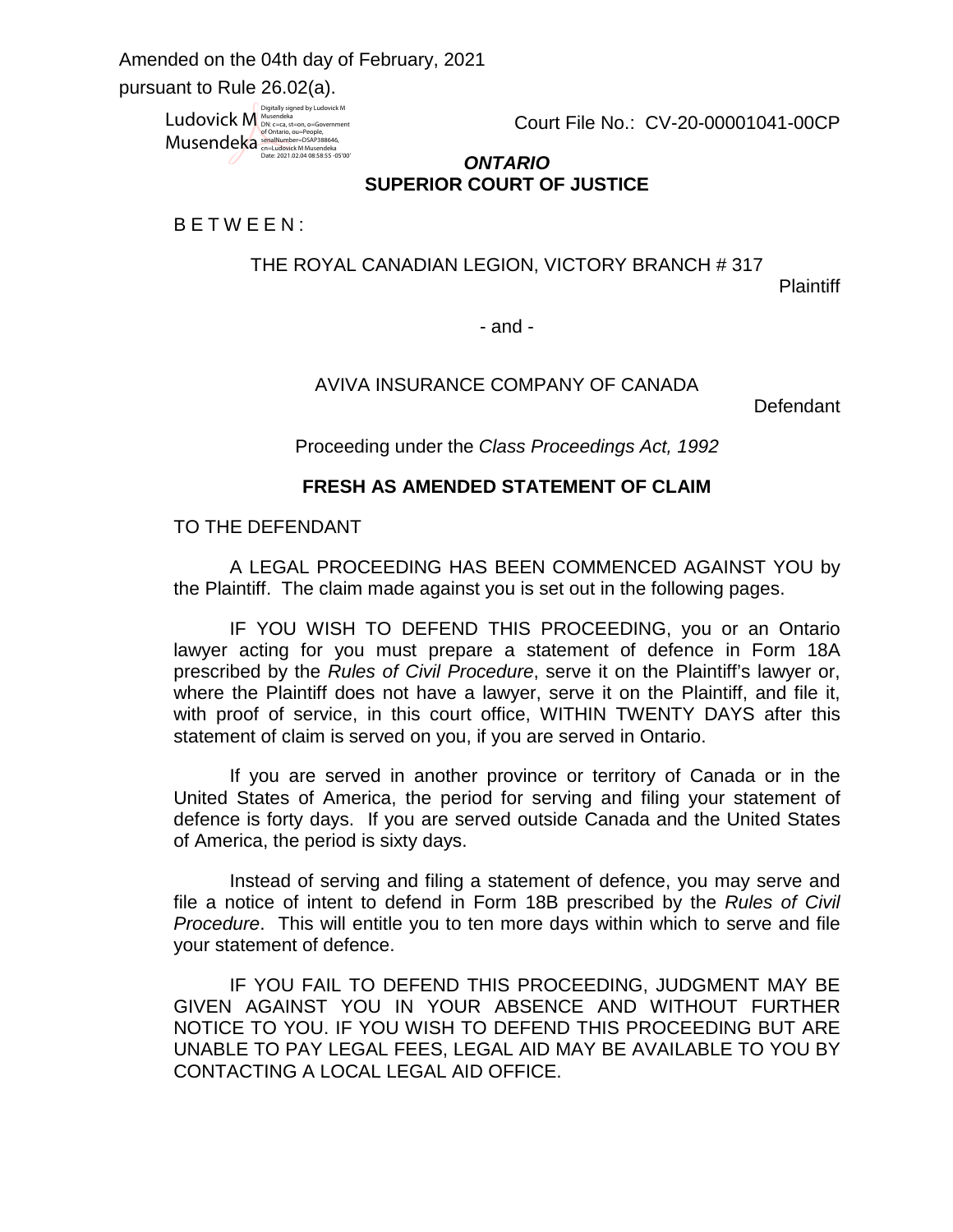TAKE NOTICE: THIS ACTION WILL AUTOMATICALLY BE DISMISSED if it has not been set down for trial or terminated by any means within five years after the action was commenced unless otherwise ordered by the court.

Date: February , 2021 Issued by

Local registrar

Address of 80 Dundas Street court office London ON N6A 6A3

TO: **Stikeman Elliott LLP** 5300 Commerce Court West 199 Bay Street Toronto, ON M5L 1B9

> **Alan L.W. D'Silva LS#: 29225P Glenn Zacher LS# 43625P Lesley Mercer LS#54491E**

Tel: 416 869 5204 Fax: 416 947 0866

Lawyers for the Defendant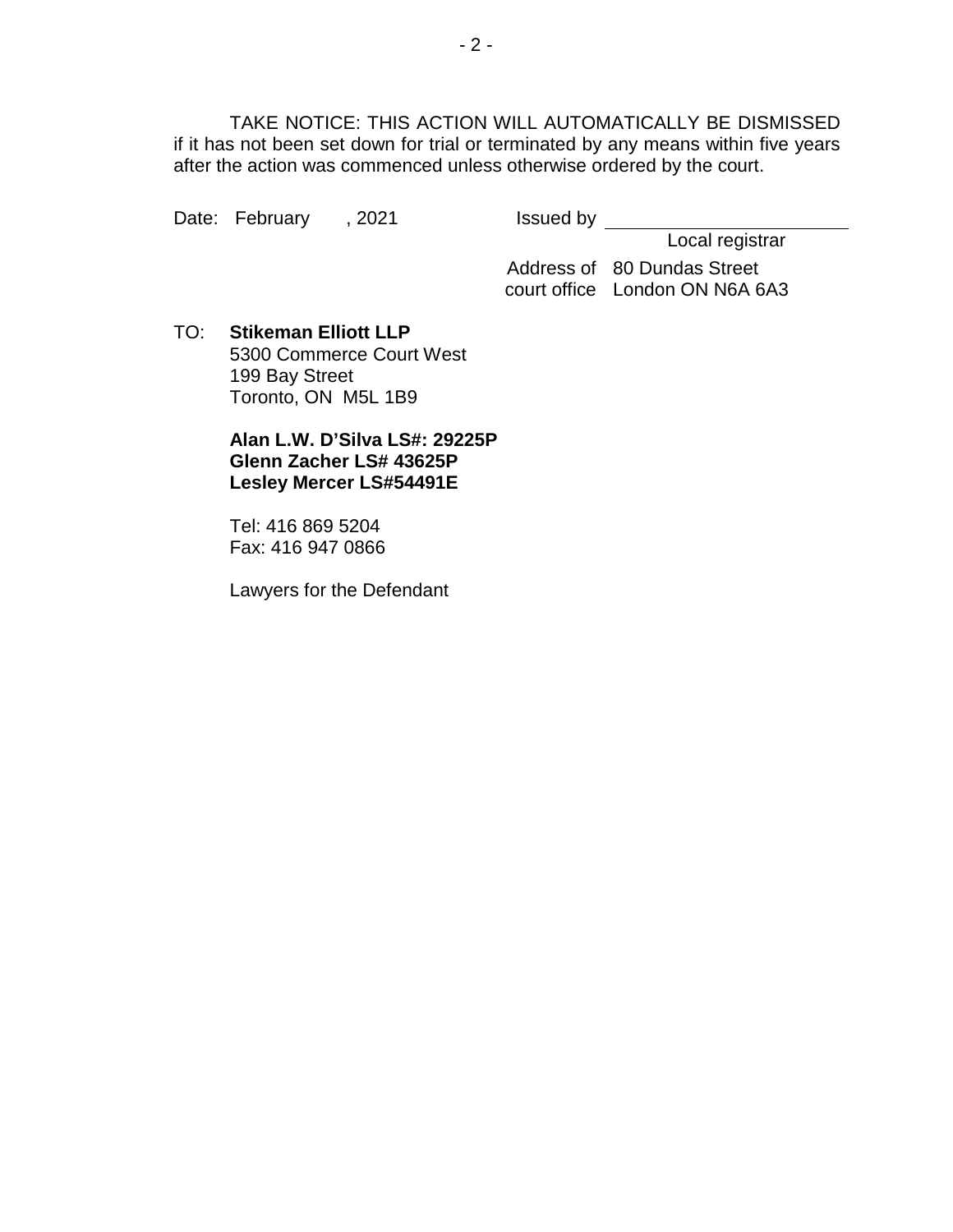### **CLAIM**

1. The Plaintiff claims on its own behalf and on behalf of the other members of the Class as described below:

(a) an order pursuant to the provisions of the *Class Proceeding Act, 1992*, S.O. 1992, c. 6, certifying this action as a class proceeding and appointing the Plaintiff as representative Plaintiff of a class of persons (hereinafter the "Class" and "Class Members") described as follows:

> All persons, natural or corporate, carrying on operations as branches of The Royal Canadian Legion and other veterans, service, and legacy organizations operating in a similar manner to Legion Branches across Canada (except British Columbia) which were insured by Aviva Insurance Company of Canada ("Aviva") under a Commercial Insurance Policy issued by Aviva on behalf of The Royal Canadian Legion, pursuant to the *PIB Provincial Command Insurance Program* ("*Legion Program*"), which included "Restricted Access" coverage and/or "Negative Publicity" coverage under Business Income Actual Loss Sustained Form (912000-01), and which sustained loss of business income:

- a) caused by the interruption of its business when ingress to or egress from its premises was restricted in whole or in part ("Restricted Access") by the mandatory closure order made by the Province of Ontario on March 23, 2020, and similar closure orders made in all Provinces and Territories in Canada in March or April 2020 (the "Closure Orders"), and/or
- b) caused by the interruption of its business when ingress to or egress from its premises was restricted in whole or in part by any subsequent order of civil authority, and/or
- c) as a direct result of the outbreak of COVID-19 within 25 kilometres of its premises.
- (b) a declaration that the loss of business income caused by: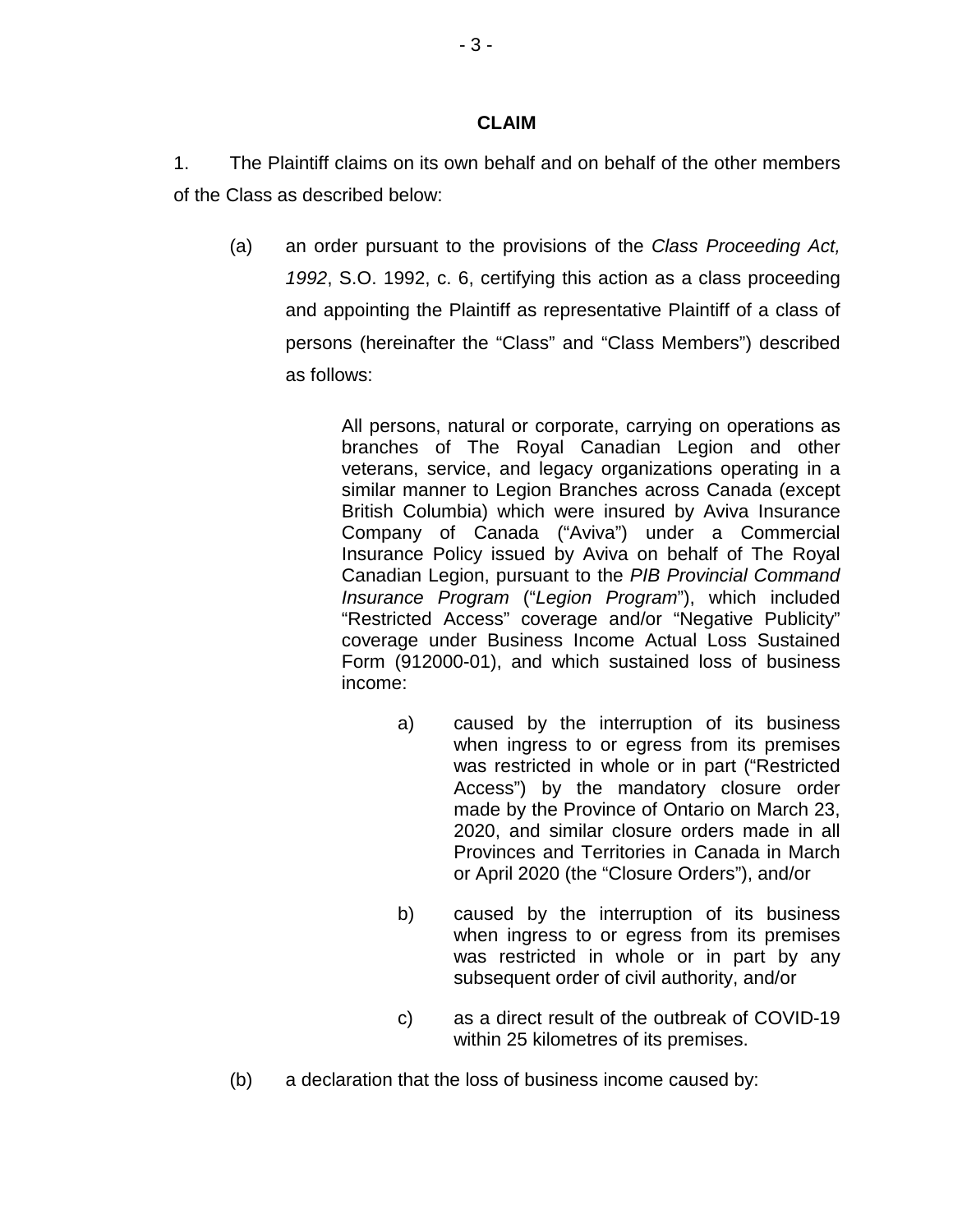- (i) Restricted Access due to the Closure Orders; and/or
- (ii) Restricted Access due to any subsequent order of civil authority;

is covered under the supplemental Restricted Access coverage in the Business Income Actual Loss Sustained Form (912000-01) issued by the Defendant to Class Members;

- (c) a declaration that the actual loss of business income sustained by the Plaintiff and Class Members as a direct result an outbreak of a contagious or infectious disease, being COVID-19, within 25 kilometres of their premises that is required by law to be reported to government authorities, are covered under the supplemental Negative Publicity coverage in the Business Income Actual Loss Sustained Form (912000-01) issued by the Defendant to Class Members;
- (d) payment to the Plaintiff and Class Members in accordance with the insurance policy issued by the Defendant;
- (e) a declaration that the Defendant breached their contract with the Plaintiff and Class Members in denying coverage;
- (f) a declaration that any applicable limitation periods, whether policybased or statute-based, including under the *Insurance Act*, R.S.O. 1990, c. I.8 or similar provincial insurance legislation, are of no force or effect vis-à-vis the Plaintiff and Class Members, and/or are tolled pursuant to section 28 of the *Class Proceedings Act, 1992;*
- (g) damages for breach of contract for the failure to pay insurance proceeds under a Policy of insurance in the amount of \$40,000,000.00 including loss of business income and accountants' fees;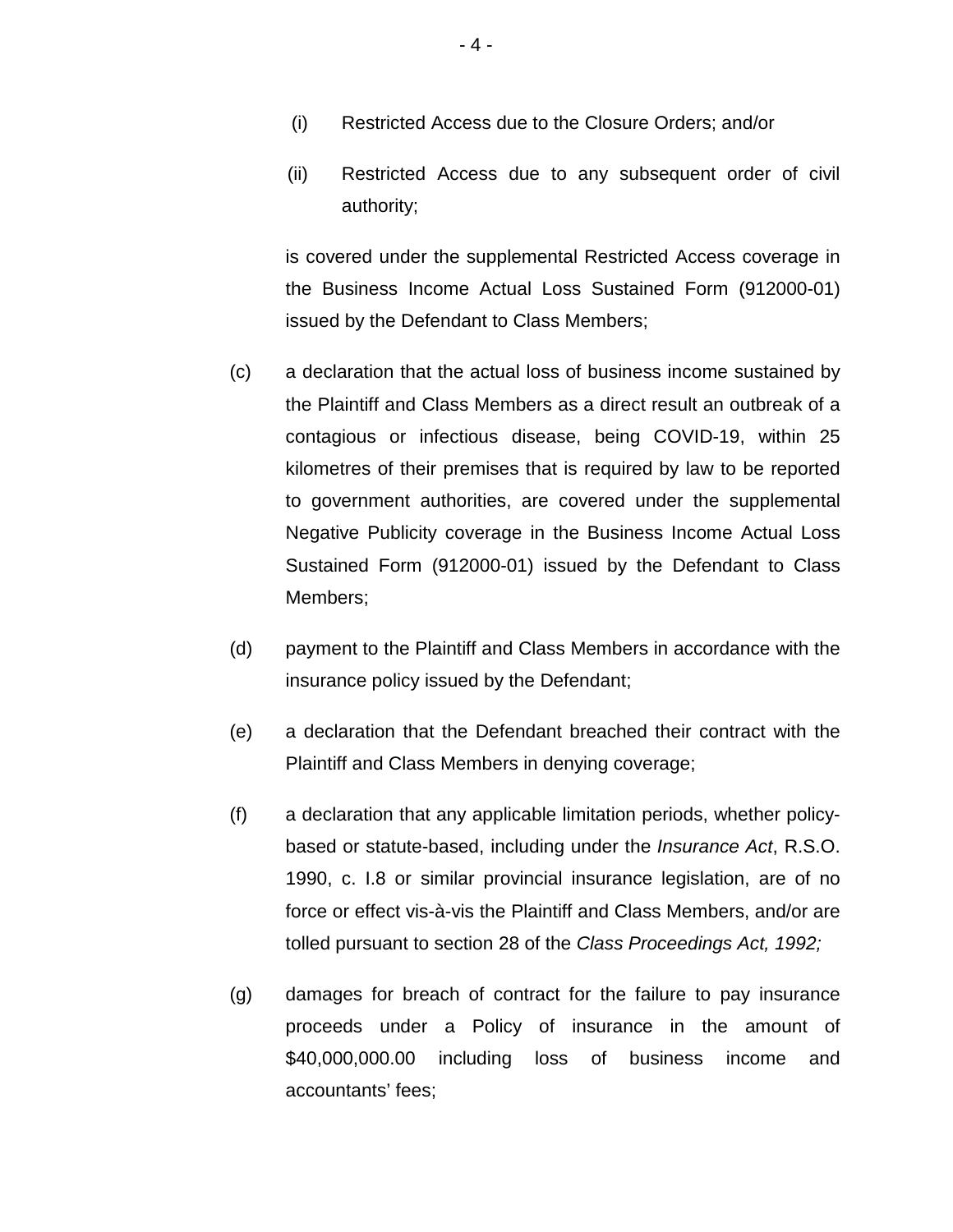- (h) relief from forfeiture pursuant to the *Insurance Act,* R.S.O. 1990, c. I.8 or similar provincial insurance legislation and/or the *Courts of Justice Act,* R.S.O. 1990, c. C.43, and similar legislation as amended, and similar legislation as applicable outside Ontario, should the Plaintiff or Class Members be found to have had imperfect compliance with the terms of the Policy;
- (i) in the alternative, relief from forfeiture pursuant to the *Courts of Justice Act,* R.S.O. 1990, c. C.43, and similar legislation as amended, and similar legislation as applicable outside Ontario;
- (j) interest on the aforesaid sum in accordance with the provisions of the *Courts of Justice Act,* R.S.O. 1990, c. C.43, as amended, or at common law, on a compounded basis or otherwise;
- (k) the costs of this action on a full indemnity basis and, pursuant to s. 26(g) of the *Class Proceeding Act, 1992,* the costs associated with publication of any and all court-ordered notice to the class and/or costs associated with the administration of any court approved plan of distribution redirecting amounts recovered in the action to Class Members; and
- (l) such further and other relief as the Plaintiff may request and this Honourable Court may deem just and appropriate.

## **The Parties**

2. The Plaintiff, The Royal Canadian Legion, Victory Branch # 317, is a Local Branch of The Royal Canadian Legion (the "Legion"), a not for profit corporation, carrying on operations usual to a Local Branch of the Legion at the insured premises located at 311 Oakland Avenue, in London, Ontario.

3. The Defendant, Aviva Insurance Company of Canada (hereinafter "Aviva"), is a corporation having its headquarters in the province of Ontario and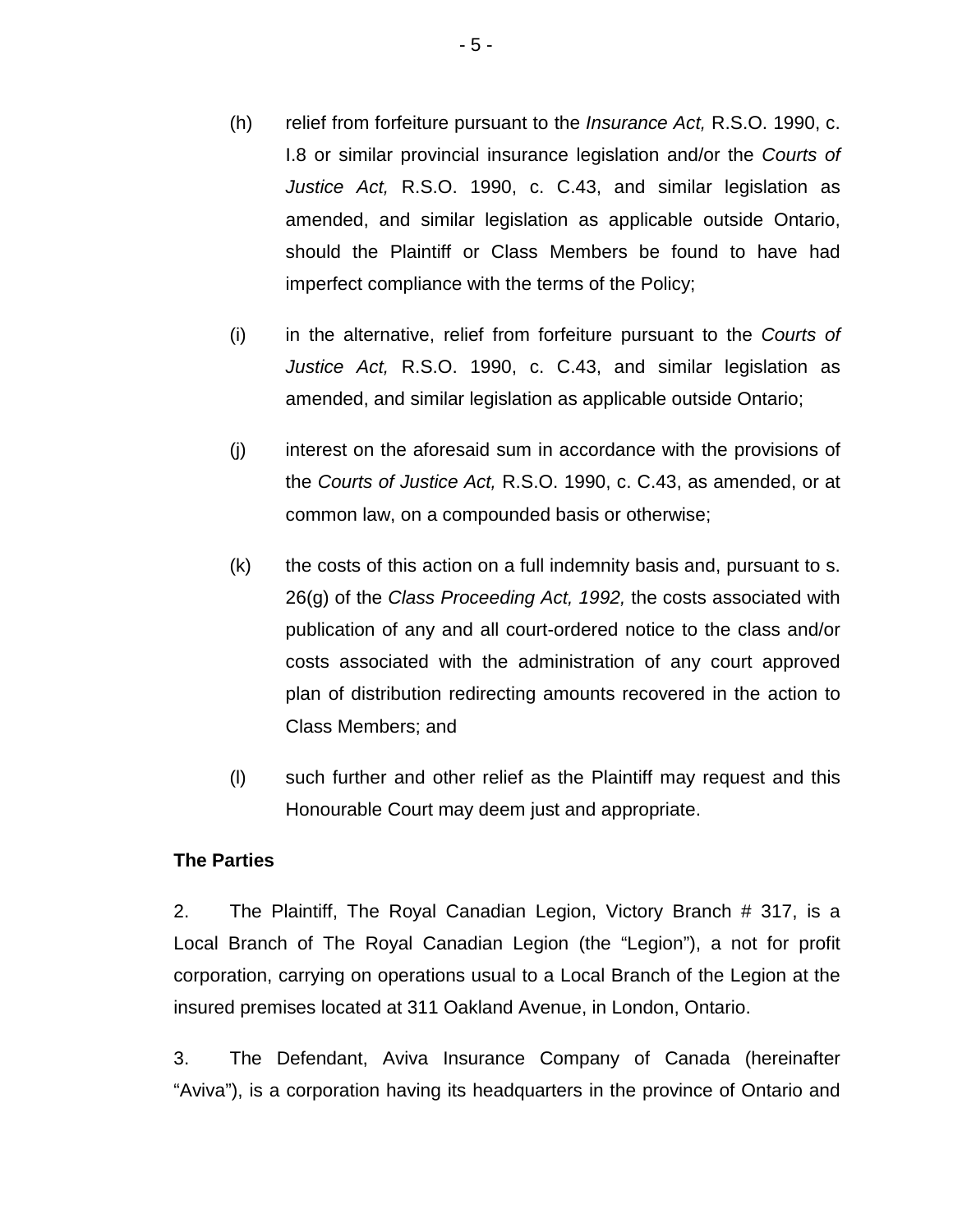carrying on business throughout Canada as property and casualty insurers. At all material times, the Plaintiff and Class Members held an insurance policy through Aviva.

# **The Insurance Policy**

4. Specifically, the Plaintiff and Class Members were insured under an insurance policy program underwritten by Aviva as the *PIB Provincial Command Insurance Program* (the "Policy"). At all material times, the Plaintiff and Class Members were insured and were entitled to make a claim under the Policy.

5. In particular, at all material times, the Plaintiff was insured pursuant to a valid policy of insurance, bearing policy number 81699054, with the named insured identified as The Royal Canadian Legion Branch No. 317 and The Ladies Auxiliary.

6. The Policy provides various coverages for losses suffered during the policy period. The Policy covers, among other things, property damage issues, general liability and certain business income losses. The Policy expressly provides for loss of business income coverage, including supplemental Restricted Access coverage, supplemental Negative Publicity coverage, and Accountants' Fees.

7. The supplemental Restricted Access coverage provides:

a.This form insures the actual loss of *"*business income" sustained by the Insured caused by the interruption of the "business" at the "premises" when ingress to or egress from the "premises" is restricted in whole or in part:

(ii)(a) by order of civil authority resulting from any of the following occurrences:

> (2) an outbreak of a contagious or infectious disease that is required by law to be reported to government authorities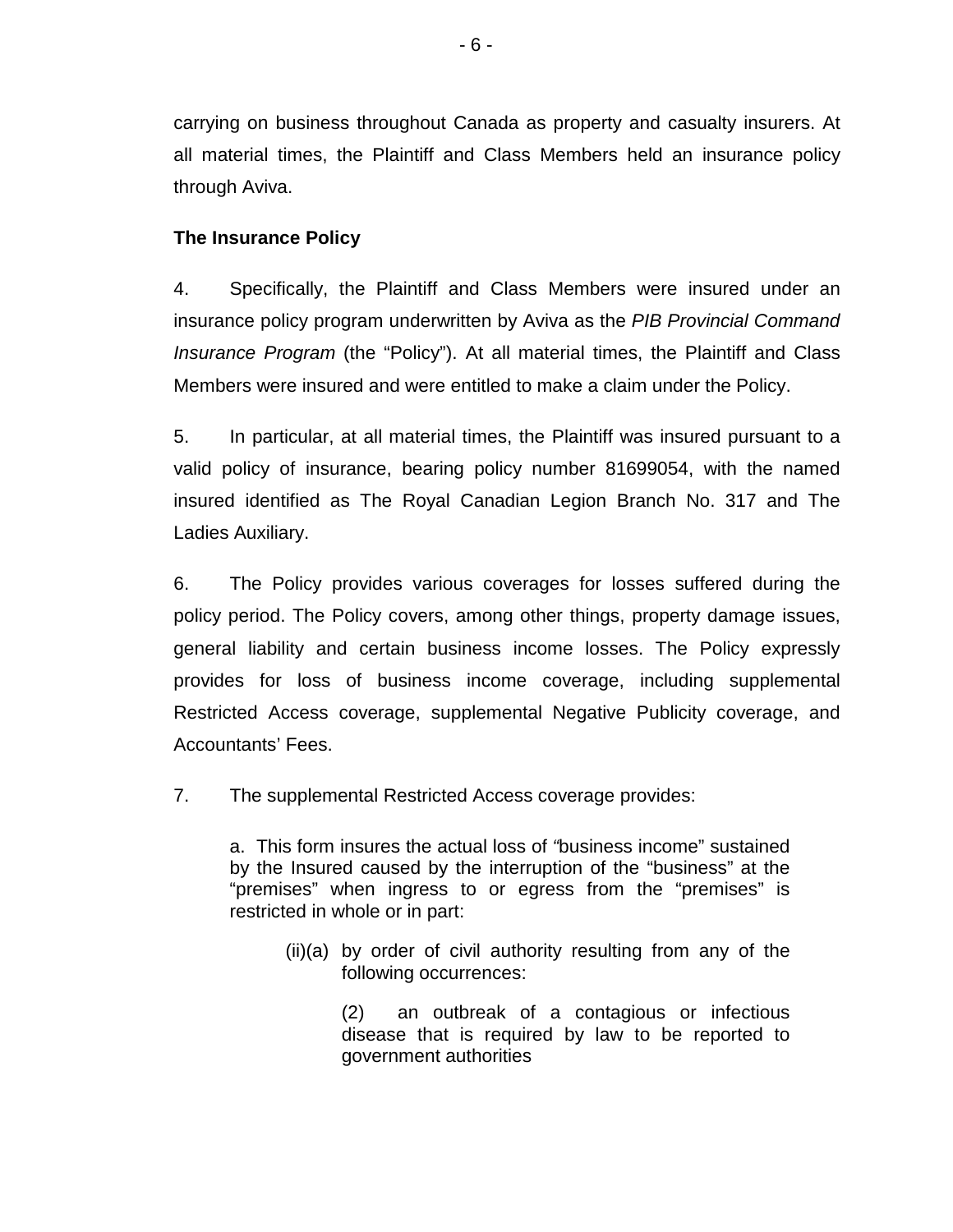- 8. The supplemental Negative Publicity coverage provides:
	- a. This form is extended to insure the actual loss of "business income" sustained by the Insured as a direct result of any of the following occurrences:
		- ii. an outbreak of a contagious or infectious disease within 25 kilometres of the "premises" that is required by law to be reported to government authorities

## **Loss of Business Income / Accountants' Fees**

9. The Plaintiff and Class Members understood the insurance they purchased from Aviva included multiple forms of loss of business income coverage triggered by an outbreak of a contagious or infectious disease. The Plaintiff and Class Members understood that coverage under the Policy would be triggered in one or more of the following circumstances:

- (a) Under the Restricted Access coverage, the actual loss of business income caused by the interruption of the business at the premises when ingress to or egress from the premises was restricted in whole or in part by order of civil authority, including the Closure Orders, resulting from an outbreak of a contagious or infectious disease, being COVID-19, that is required by law to be reported to government authorities; and/or
- (b) Under the Restricted Access coverage, the actual loss of business income caused by the interruption of the business at the premises when ingress to or egress from the premises was restricted in whole or in part by any subsequent order of civil authority, resulting from an outbreak of a contagious or infectious disease, being COVID-19, that is required by law to be reported to government authorities; and/or
- (c) Under the Negative Publicity coverage, the actual loss of business income sustained as a direct result of an outbreak of a contagious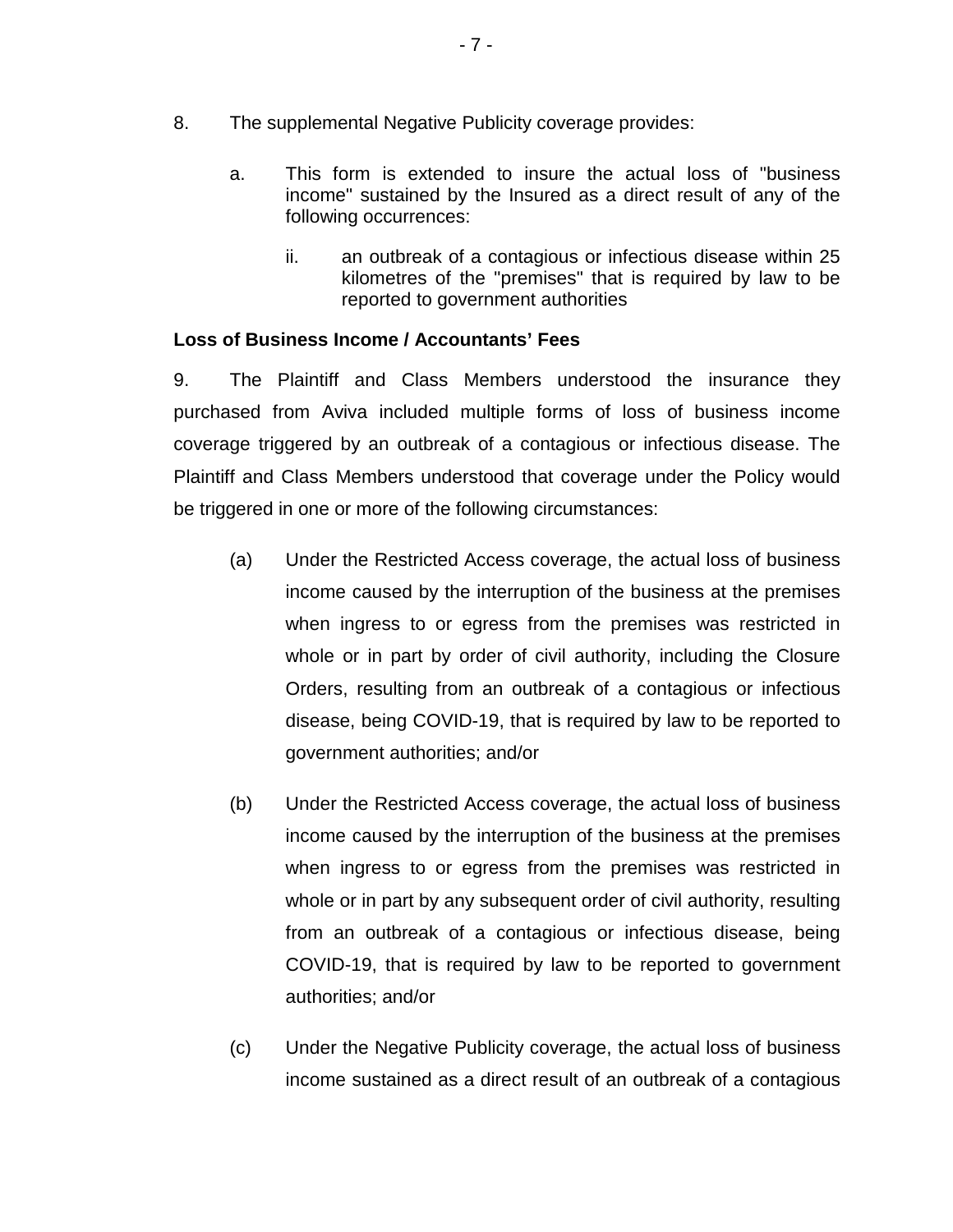or infectious disease, being COVID-19, within 25 kilometres of their premises that is required by law to be reported to government authorities.

10. Further, the Plaintiff and Class Members were insured for accountants' fees for producing particulars of details of their loss under the coverage.

11. On March 17, 2020, the Province of Ontario declared a provincial state of emergency to help contain the spread of the COVID-19 outbreak. The Province declared that the outbreak of COVID-19, a communicable disease, constituted a danger of major proportions that could result in serious harm to persons. Similar emergency declarations were made by Provinces and Territories across Canada.

12. Diseases of public health significance and communicable diseases, including COVID-19, must be reported to government authorities.

13. On March 23, 2020, the Province of Ontario ordered the mandatory closure of all places of non-essential business as of March 24, 2020 to help protect the health and safety of the people of Ontario in response to the COVID-19 outbreak. Similar closure orders were made in every Province and Territory in the country (collectively, the "Closure Orders"). These Orders were subsequently extended.

14. As a result of the outbreak of COVID-19, many businesses, including but not limited to the Local Branches of the Royal Canadian Legion, were declared by provincial governments as non-essential and required to close or restrict ingress to or egress from their business.

15. The Plaintiff and Class Members' insured properties were impacted. As a result of the Closure Orders, ingress to or egress from the Plaintiff's and Class Members' premises was restricted in whole or in part. The Plaintiff and Class Members could not operate their food and beverage operations or any other aspect of their business. Patrons were restricted from attending the Plaintiff's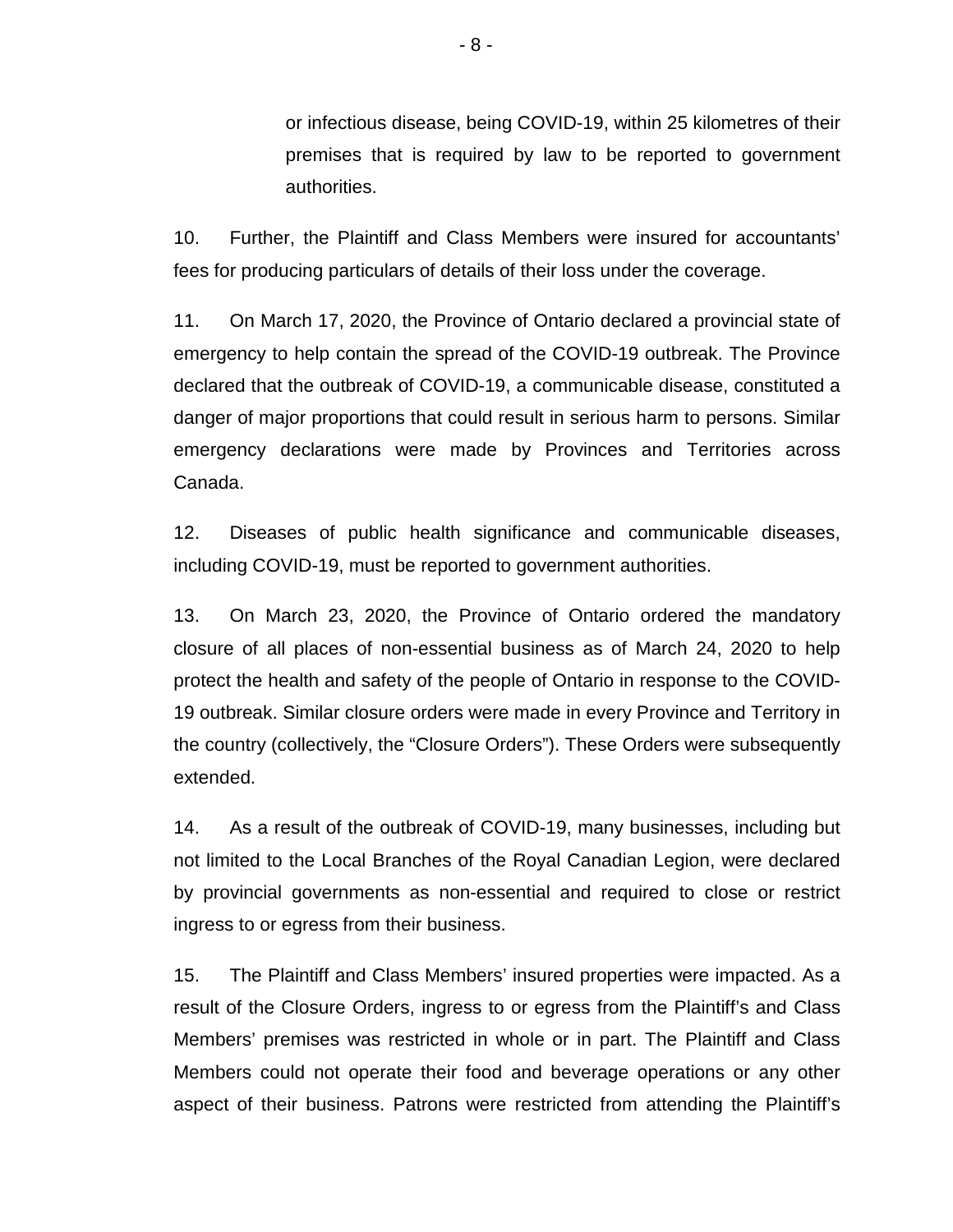and Class Members' premises. As a result, the Plaintiff and Class Members sustained a loss of business income.

16. After the Closure Orders expired or were lifted, Canada experienced a second wave of the COVID-19 outbreak, and the Plaintiff and Class Members experienced additional loss of business income. The Plaintiff and Class Members have sustained a loss of business income as a direct result of an outbreak of a contagious or infectious disease, being COVID-19, within 25 kilometre of its premises that is required by law to be reported to government authorities.

17. Beginning in the Summer of 2020, subsequent orders were made by civil authorities across the country including provincial, territorial, and municipal governments and provincial and local public health authorities which restricted ingress to and egress from the Plaintiff' and Class Members' business premises in whole or in part. As a result of these subsequent orders of civil authority, the Plaintiff and Class Members sustained a loss of business income.

### **Denial of Coverage**

18. The Plaintiff made an insurance claim to Aviva for business income insurance, in accordance with the Policy.

19. Aviva has denied coverage to the Plaintiff, despite the fact that the Plaintiff is covered for this type of loss. By letter dated May 25, 2020, Aviva outlined the reasoning behind their denial of coverage.

20. The denial has been made on the basis of contractual interpretation, and not based on factors relating to the eligibility of any individual claimant. The Plaintiff and Class Members were insured pursuant to an identical Policy, with identical language. The Plaintiff and Class Members actual losses of business income were sustained as a result of the Closure Orders, a subsequent order of civil authority, and/or an outbreak of COVID-19 within 25 kilometres of their premises.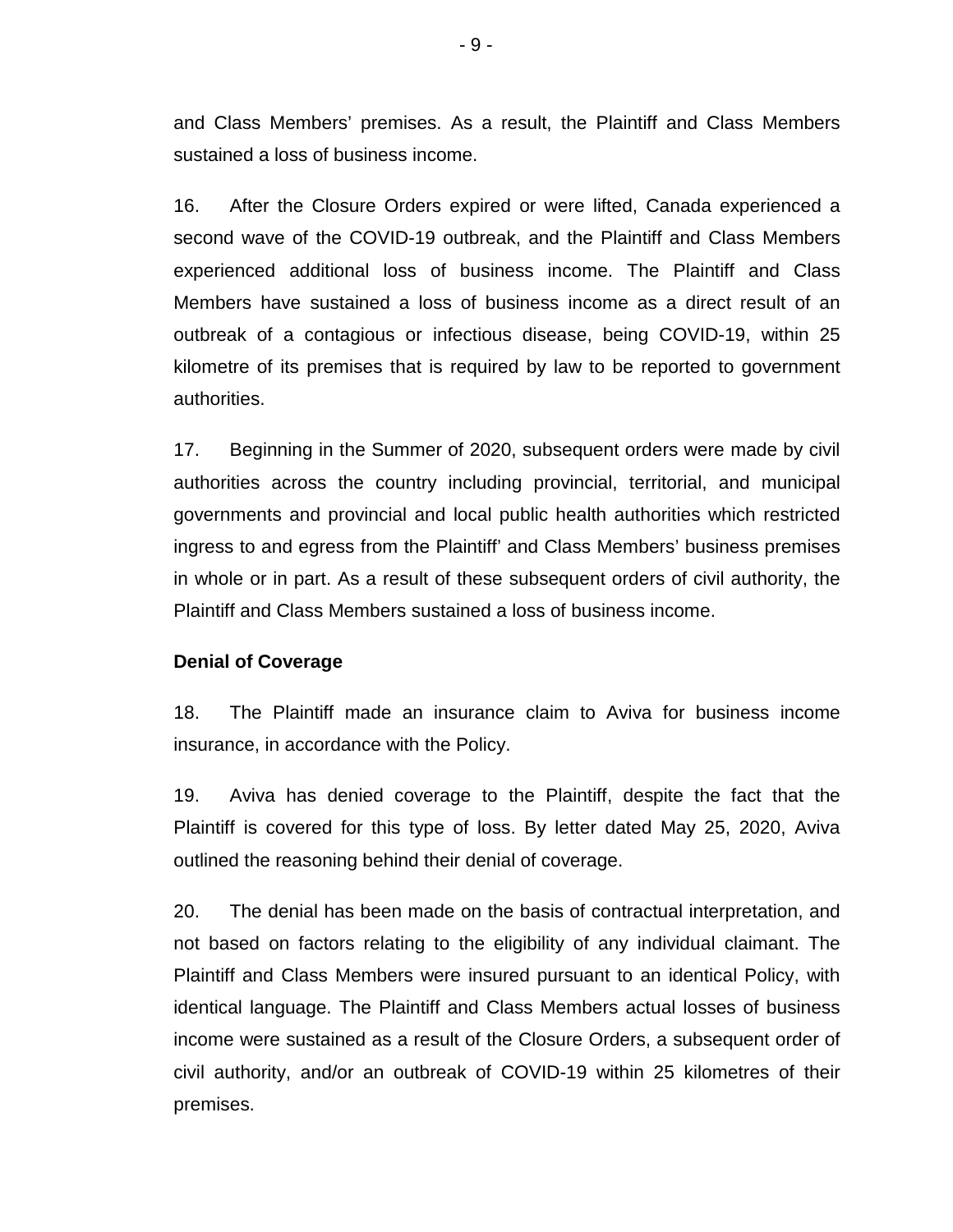### **Breach of Contract**

21. The Plaintiff pleads that the Defendant is contractually obligated to compensate the Plaintiff and Class Members for any loss or damages referred to in the Policy, and that by failing to do so, the Defendant has breached the corresponding contractual obligation owed to the Plaintiff and Class Members under the Policy.

22. The Plaintiff and Class Members paid premiums for loss of business income insurance including supplemental Restricted Access coverage and supplemental Negative Publicity coverage in the expectation that the Defendant would honour its contractual obligations in good faith. The Plaintiff and Class Members have sustained an ongoing loss of business income.

23. By refusing to honour its contractual obligations the Defendant has failed to deliver the peace of mind that the Plaintiff and Class Members relied upon when they paid for insurance.

### **Damages**

24. As a result of the breach of contract by the Defendant, the Plaintiff and Class Members have suffered and will continue to suffer damages, including loss of business income and accountants' fees for producing particulars or details of their losses.

25. The Plaintiff is entitled to claim damages on behalf of all Class Members.

## **Relief from Forfeiture**

26. In light of Aviva's blanket denial of coverage, imperfect compliance or non-compliance by the Plaintiff or any of the Class Members with any post-loss requirements of the Policy, including but not limited to providing the Defendant with notice of the loss and/or submitting a proof of loss, was reasonable. Any lack of compliance concerned terms and conditions of the Policy that were not condition precedents to coverage, and did not materially prejudice the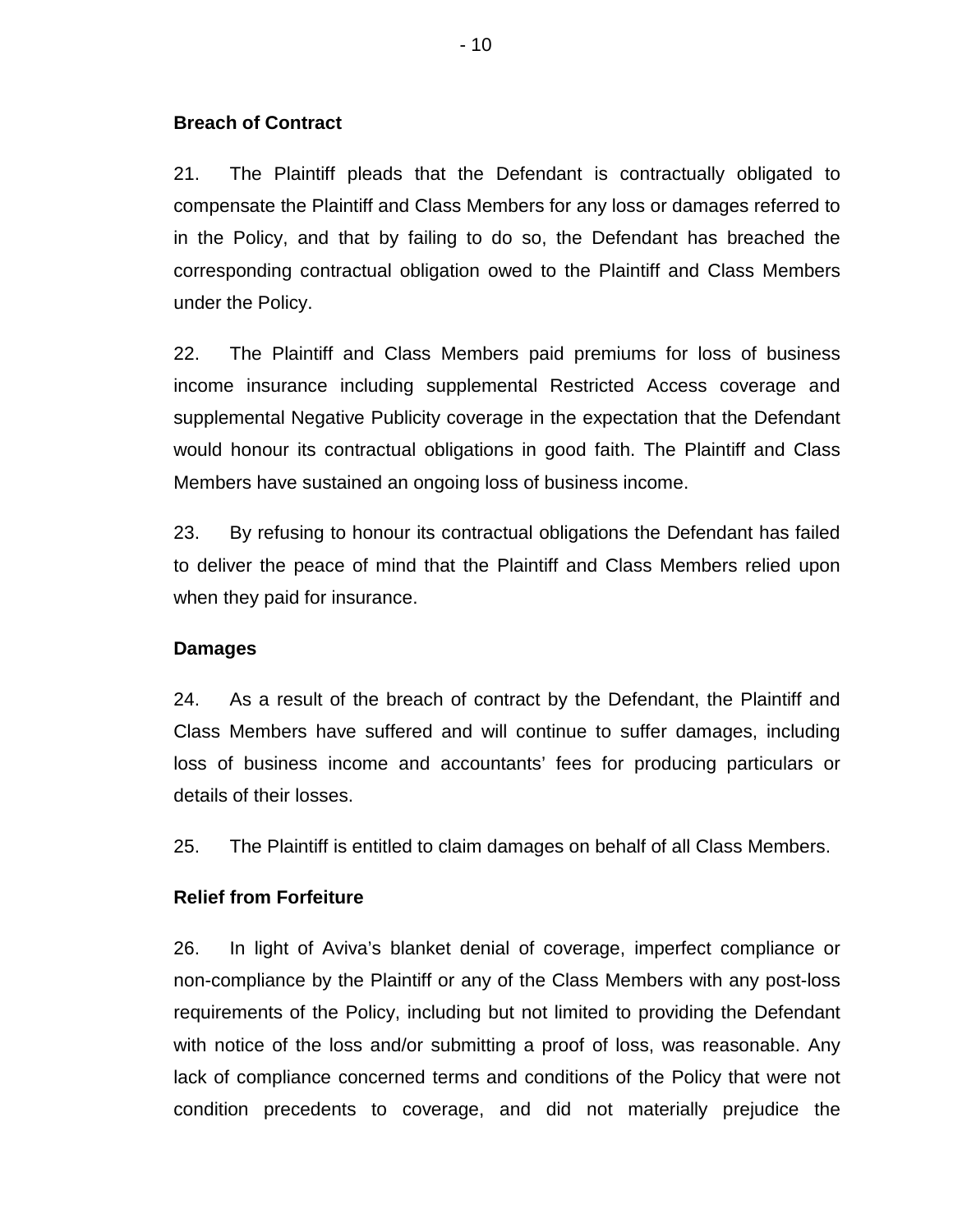Defendant. The Plaintiff and Class Members should be granted relief from forfeiture, if necessary.

## **Certification**

27. The Plaintiff pleads that the within action meets the criteria for certification as a class proceeding in accordance with s. 5 of the *Class Proceedings Act, 1992.* Without limiting the generality of the foregoing:

- (a) the statement of claim herein discloses a cause of action;
- (b) there is an identifiable class or subclass of two or more persons that would be represented by the representative Plaintiff;
- (c) the claims of the Class Members raise common issues of fact and/or law;
- (d) a class proceeding would be the preferable procedure for the resolution of the common issues as it is superior to all reasonably available means of determining the entitlement of the Class Members to relief and the questions of fact or law common to the Class Members predominate over any questions affecting only individual Class Members; and
- (e) the Plaintiff would fairly and adequately represent the interests of the class as representative Plaintiff, does not have an interest in conflict with other Class Members in respect of the common issues, and in due course will produce a plan for advancing the proceeding on behalf of the Class, (including procedures for court ordered notice).

28. The Plaintiff pleads that the within action meets all of the requirements of the *Class Proceeding Act, 1992.*

29. The Plaintiff pleads and rely upon the following statutes: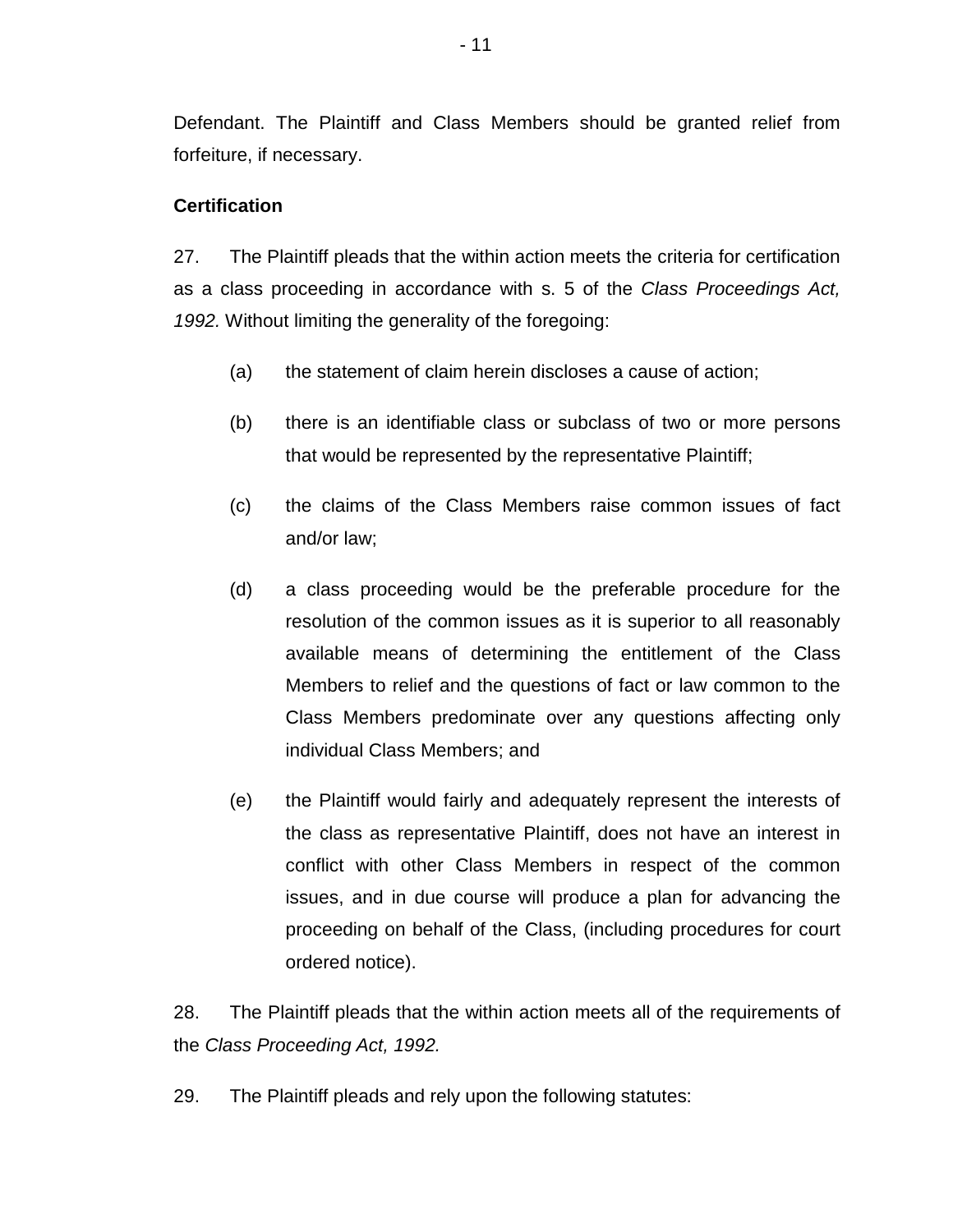- (a) *Class Proceeding Act, 1992*, S.O. 1992, c. 6;
- (b) *Insurance Act*, R.S.O. 1990, c. I.8, and similar provincial legislation across Canada;
- (c) *Courts of Justice Act,* R.S.O. 1990, c. C.43.
- 30. The Plaintiff proposes that this action be tried in the City of London.

Febraury 2, 2021 LERNERS LLP

85 Dufferin Ave. P.O Box 2335 London, Ontario N6A 4G4

**Kevin L. Ross** LS#: 24549R kross@lerners.ca Tel: 519.640.6315 / Fax: 519.932.3315

**Peter W. Kryworuk** LS#: 24513N pkryworuk@lerners.ca Tel: 519.640.6317 / Fax: 519.932.3317

**Anthony J. Bedard** LS#: 28920A abedard@lerners.ca Tel: 519.640.6337 / Fax: 519.932.3337

**Alfonso Campos Reales** LS#: 59143T acamposreales@lerners.ca Tel: 519.640.6362 / Fax: 519.932.3362

**Jacob R.W. Damstra** LS#: 69805S jdamstra@lerners.ca Tel: 519.640.6333 / Fax: 519.932.3333

**Jacqueline M. Palef** LS#: 75194B jpalef@lerners.ca Tel:416.601.2387 / Fax: 416.867.2423

Lawyers for the Plaintiff